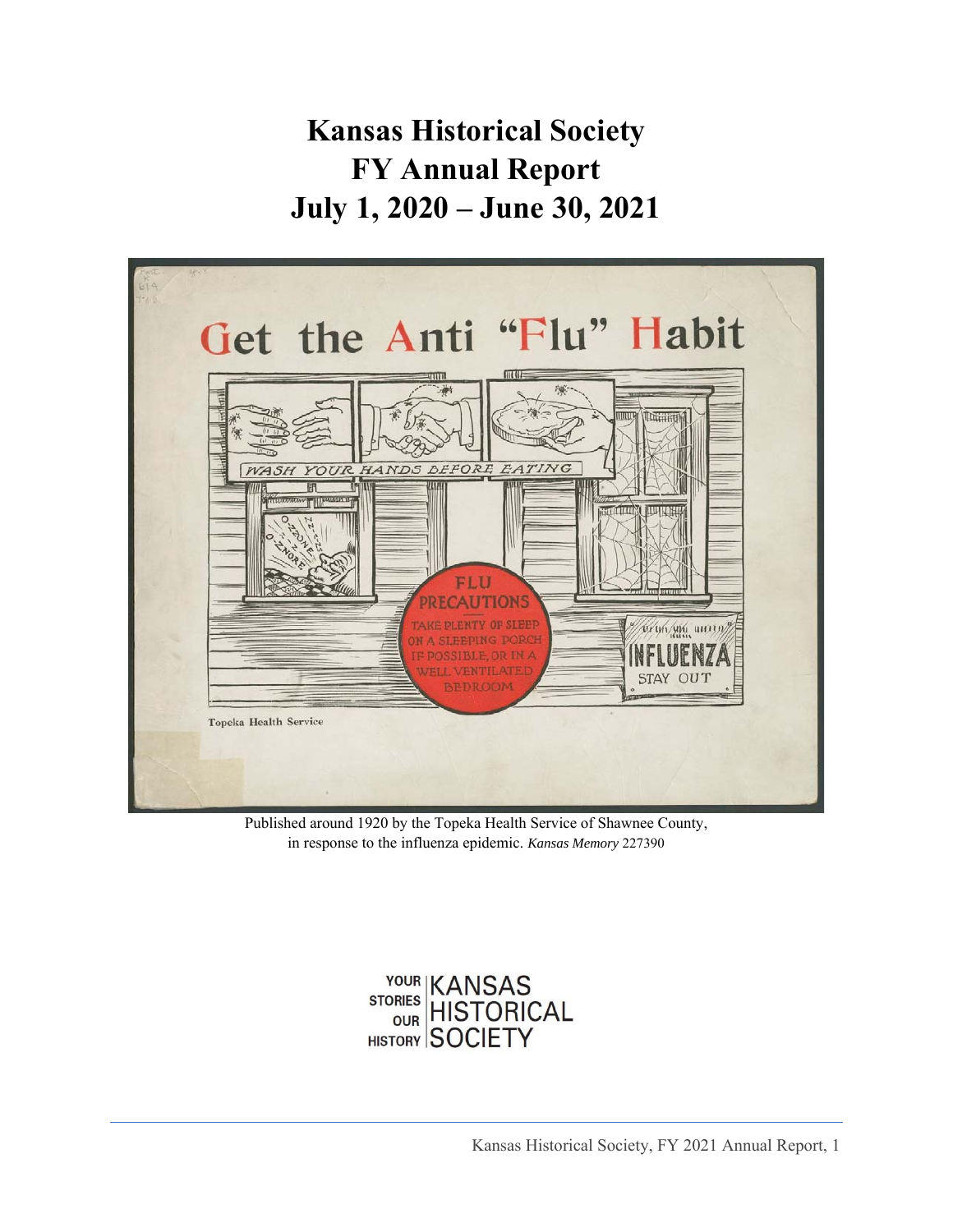## Kansas Historical Society FY 2021 Annual Report



Monument erected at Engineers Canyon, Camp Funston, Fort Riley, Kansas, memorializing 10th Sanitary Train soldiers who died in the flu epidemic of 1918.

*Kansas Memory* 218279

#### **A Note from the Executive Director, Jennie Chinn**

In 1918 the United States was dealing with the outbreak of a deadly influenza epidemic. The first cases were recorded in Haskell County, Kansas. Soon reports came from Fort Riley about young men being hospitalized for severe flu-like symptoms. By March 1918 as many as 500 soldiers were hospitalized in one week. Within a month, however, the number of patients dwindled, and it seemed that the flu had passed. Many of Fort Riley's soldiers carrying the disease were sent to fight in World War I. While in Europe the flu mutated and became deadly. By May reports about soldiers becoming ill with influenza had reach the U.S. It did not take long for the disease to spread from soldiers to the civilian population, and then around the world. Few areas of the planet remained unaffected.

In fall 1918 the disease returned to Kansas; government officials were quick to act. Dr. Samuel J. Crumbine, secretary of the state board of health, began a public campaign to educate Kansans about the flu and how to prevent it. Despite these measures, hundreds of deaths were reported in Kansas. Eventually health officers were forced to take serious steps to control the disease. By closing schools, public gatherings, theaters, church services, and limiting the number of people in a store at a time, Kansas officials hoped to slow or stop the spread of disease. The pandemic of 1918-1919 led to 675,000 deaths in the United States and many more worldwide.

Looking back on the last year it is very clear that history repeats itself. During the final months of FY 2020 and all of FY 2021 the Kansas Historical Society faced challenges due to Covid-19. I found myself in the position of creating an agency emergency response team to confront whatever Covid-19 would throw our way. Our communications staff members took turns working at an emergency location offsite to help inform the public of the state's response to the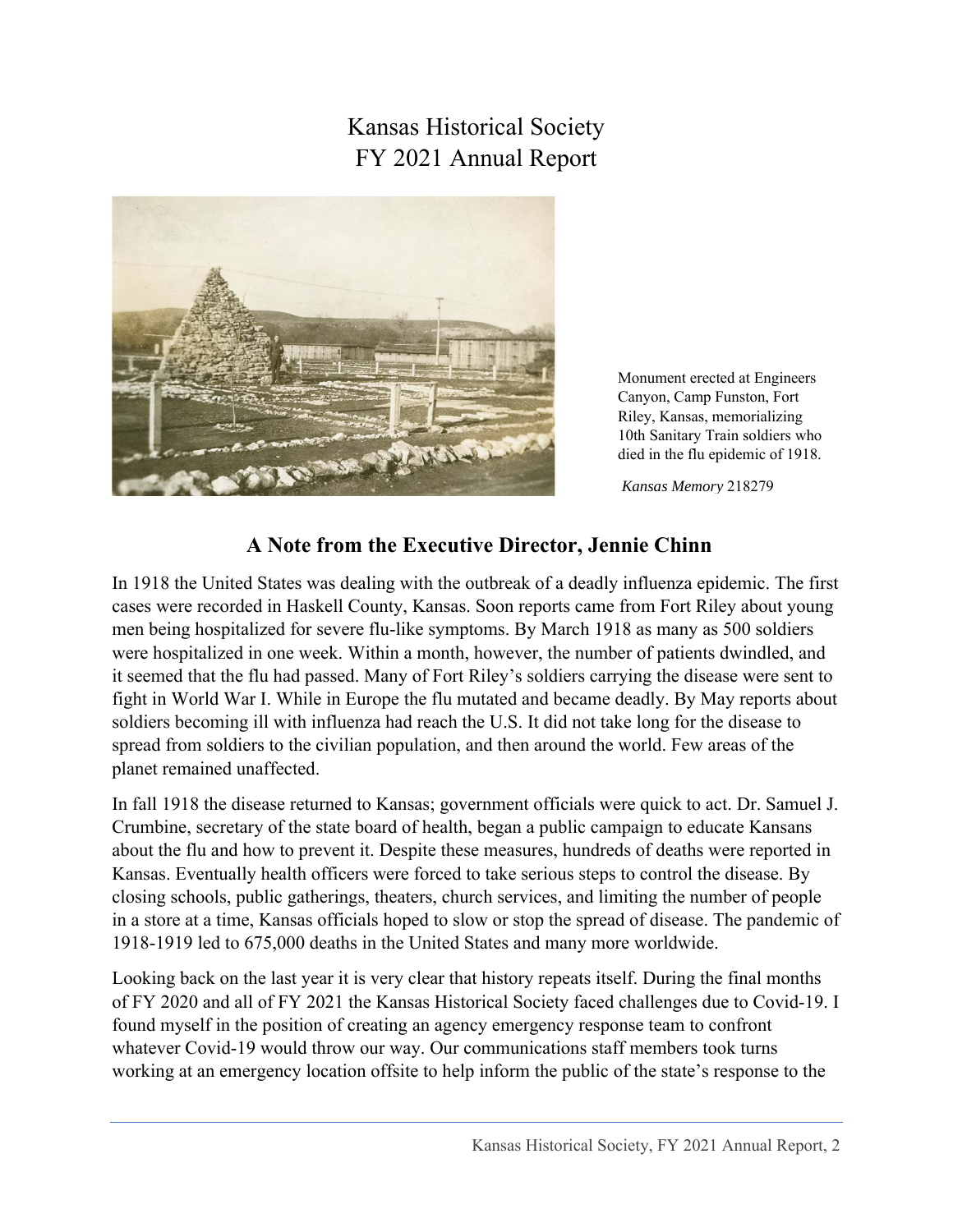pandemic. As new vaccines became available our museum classrooms were turned into vaccine clinics. Many of the staff members worked from home, still carrying on their service to the public. We all became familiar with the meeting virtually.

When Kansas schools went to online learning, we produced virtual lessons to replace in-person tours. While the research room was closed to protect public safety, we continued to answer research question virtually and through the mail. The public also turned to *Kansas Memory*, our digital archives. As we prepared to reopen we modified offices and public spaces. Our exhibits staff members designed and built plexiglass barriers to prevent the spread of germs. Staff members showed great comradery by providing patterns for making masks and sharing elastic from our home sewing kits as none could be found in stores.

Our historic preservation office was already equipped to virtually approve tax credit applications and answer preservation questions. The number of requests for information and funding went up dramatically as many Kansans living or working in historic structures had time to work on them. Our historic sites administrators carried on with grace, getting used to closing and then reopening, based on their county's guidance. All of us who work at the Kansas Historical Society owe a debt of gratitude to our maintenance staff, who along with a few of our administrative staff kept the business of the society going. They paid our bills, found much-needed supplies from new vendors, and learned how to effectively disinfect all work and public spaces. The best news I can report is that we all survived, and we continued to serve the public despite temporary closings.

The success of the Kansas Historical Society belongs to the staff and volunteers, as well as the Kansas Historical Foundation Board of Directors who continue their great partnership with the state agency. We are thankful for the support we have received from Governor Laura Kelly and the Kansas Legislature. As we look forward to opening new exhibits at the Kansas Museum of History in 2023, we thank our many private donors whose contributions have made this project a reality. We appreciate the people of Kansas who look to the Kansas Historical Society to preserve their stories.

Dr. Samuel J. Crumbine of Dodge City was one of the nation's leaders in the field of public health. He became secretary of the Kansas State Board of Health in 1904 and served for approximately 20 years. His public health campaigns were directed at practices and conditions that led to the spread of communicable diseases. *Kansas Memory* 209622.

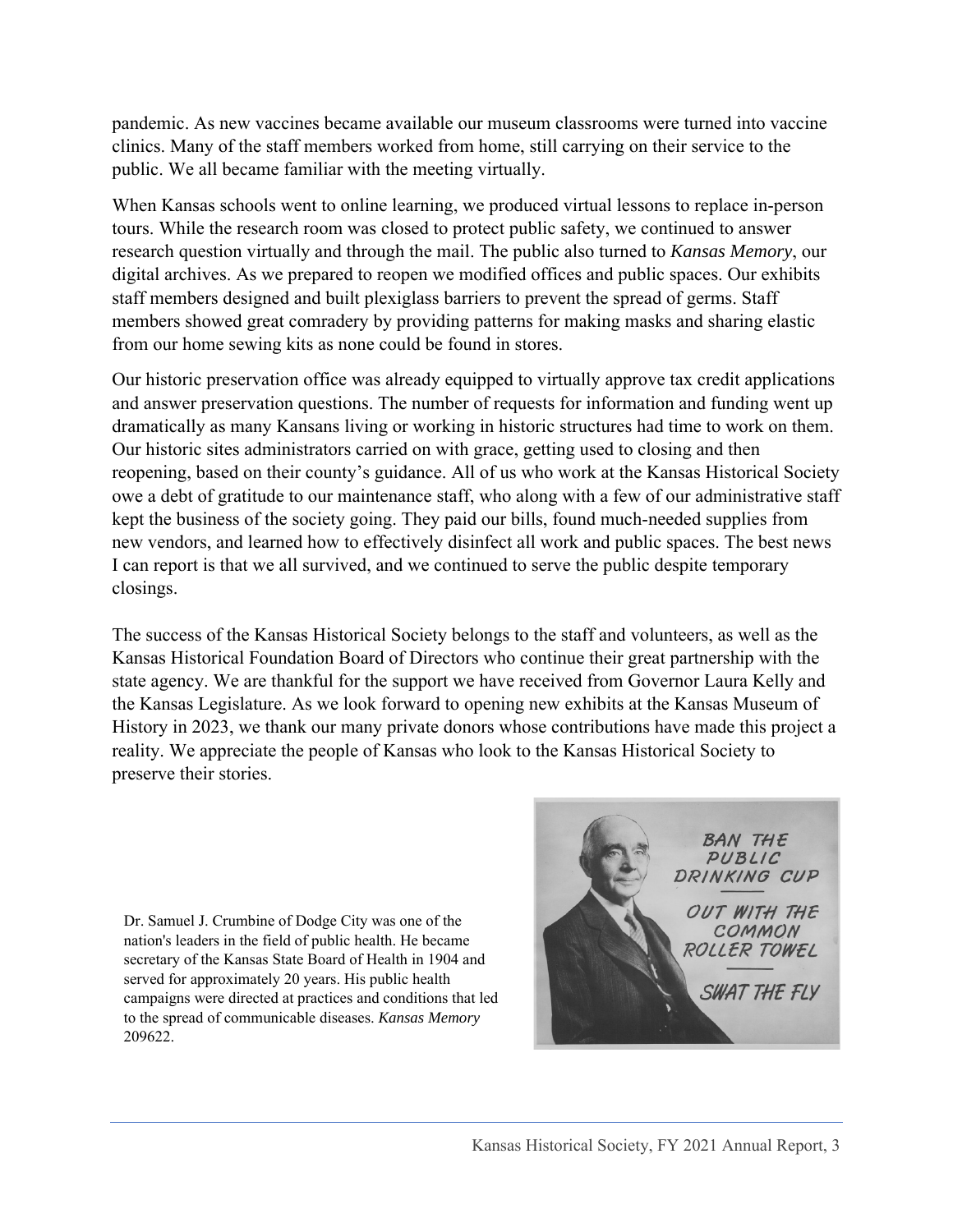## Kansas Historical Society FY 2021 Program and Service Summary

| <b>Categories</b>                         | <b>FY 2019</b> | <b>FY 2020</b> | <b>FY 2021</b> |
|-------------------------------------------|----------------|----------------|----------------|
|                                           |                |                |                |
| Visitation                                | 109,107        | 68,843         | 16,225         |
| Adult and family programs                 | 22,571         | 16,272         | 3,938          |
| Children's programs and school curriculum | 74,433         | 44,030         | 65,190         |
| Digital programs                          | 837,741        | 914,831        | 2,413,388      |
| Digital resource usage                    | 19,797,543     | 25,569,188     | 20,544,604     |
| Social media                              | 53,521         | 59,471         | 73,144         |
| Agency services                           | 18,135         | 14,406         | 11,410         |
| Publication circulation                   | 13,806         | 13,864         | 13,190         |
| Financial incentives reach                | 103            | 88             | 129            |
|                                           |                |                |                |

| <b>Total Overall Program and Services</b> | 20,926,960 | 26,700,993 | 23, 141, 218 |
|-------------------------------------------|------------|------------|--------------|
| <b>Usage</b>                              |            |            |              |

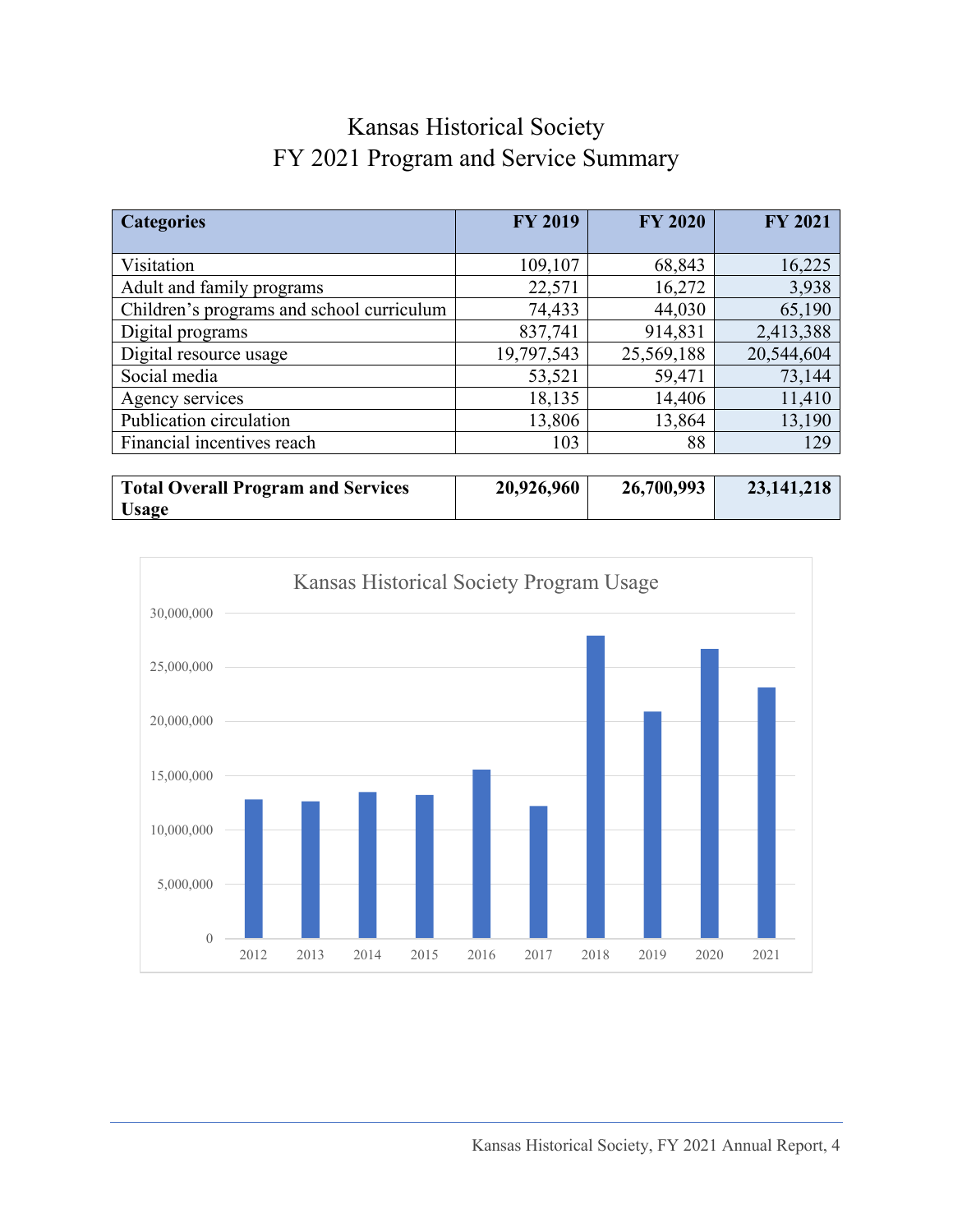#### Kansas Historical Society FY 2021 Visitors

| All locations were closed to the public for some thire in $\Gamma$ i 2021 due to the Covid-19 pandemic.<br><b>Site</b> | <b>County</b> | Paid           | Comp           | <b>Total</b>          |  |
|------------------------------------------------------------------------------------------------------------------------|---------------|----------------|----------------|-----------------------|--|
| <b>Operated Year-Round by Kansas Historical Society</b>                                                                |               |                |                |                       |  |
|                                                                                                                        |               |                |                |                       |  |
| <b>Constitution Hall State Historic Site</b>                                                                           | Douglas       | 2,577          | 16             | 2,593                 |  |
| Fort Hays State Historic Site                                                                                          | Ellis         | 2,138          | 137            | 2,275                 |  |
| Kansas Museum of History                                                                                               | Shawnee       | 1,158          | 137            | 1,295                 |  |
| Kansas State Capitol                                                                                                   | Shawnee       | N <sub>o</sub> | 1,220          | 1,220                 |  |
|                                                                                                                        |               | Fee            |                |                       |  |
| <b>State Archives Research Room</b>                                                                                    | Shawnee       | N <sub>o</sub> | 596            | 596                   |  |
|                                                                                                                        |               | Fee            |                |                       |  |
| <b>Operated Seasonally by Kansas Historical Society</b>                                                                |               |                |                |                       |  |
|                                                                                                                        |               |                |                |                       |  |
| First Territorial Capitol State Historic Site                                                                          | Geary         | $\theta$       | 190            | 190                   |  |
| Grinter Place State Historic Site                                                                                      | Wyandotte     | 140            | 123            | 263                   |  |
| Hollenberg Pony Express Station State                                                                                  | Washington    | 259            | 35             | 294                   |  |
| <b>Historic Site</b>                                                                                                   |               |                |                |                       |  |
| Kaw Mission State Historic Site                                                                                        | Morris        | Closed         | Closed         | Closed                |  |
| (Closed for reinterpretation)                                                                                          |               |                |                |                       |  |
| Mine Creek Civil War Battlefield State                                                                                 | Linn          | 214            | $\overline{2}$ | 216                   |  |
| Historic Site                                                                                                          |               |                |                |                       |  |
| Pawnee Indian Museum State Historic Site                                                                               | Republic      | 260            | 33             | 293                   |  |
| Red Rocks State Historic Site                                                                                          | Lyon          | 318            | 16             | 334                   |  |
| <b>Partnership Sites</b>                                                                                               |               |                |                |                       |  |
|                                                                                                                        |               |                |                |                       |  |
| Cottonwood Ranch State Historic Site                                                                                   | Sheridan      |                |                | 1,906<br>Not Reported |  |
| Goodnow House State Historic Site                                                                                      | Riley         |                |                |                       |  |
| John Brown Museum State Historic Site                                                                                  | Miami         |                |                | Not Reported          |  |
| Shawnee Indian Mission State Historic Site                                                                             | Johnson       | 230            | 4,495          | 4,725                 |  |
| Cedar Crest Governor's Residence                                                                                       | Shawnee       |                | 25             | 25                    |  |
| <b>Total Visitation</b>                                                                                                |               |                |                | 16,225                |  |

All locations were closed to the public for some time in FY 2021 due to the Covid-19 pandemic.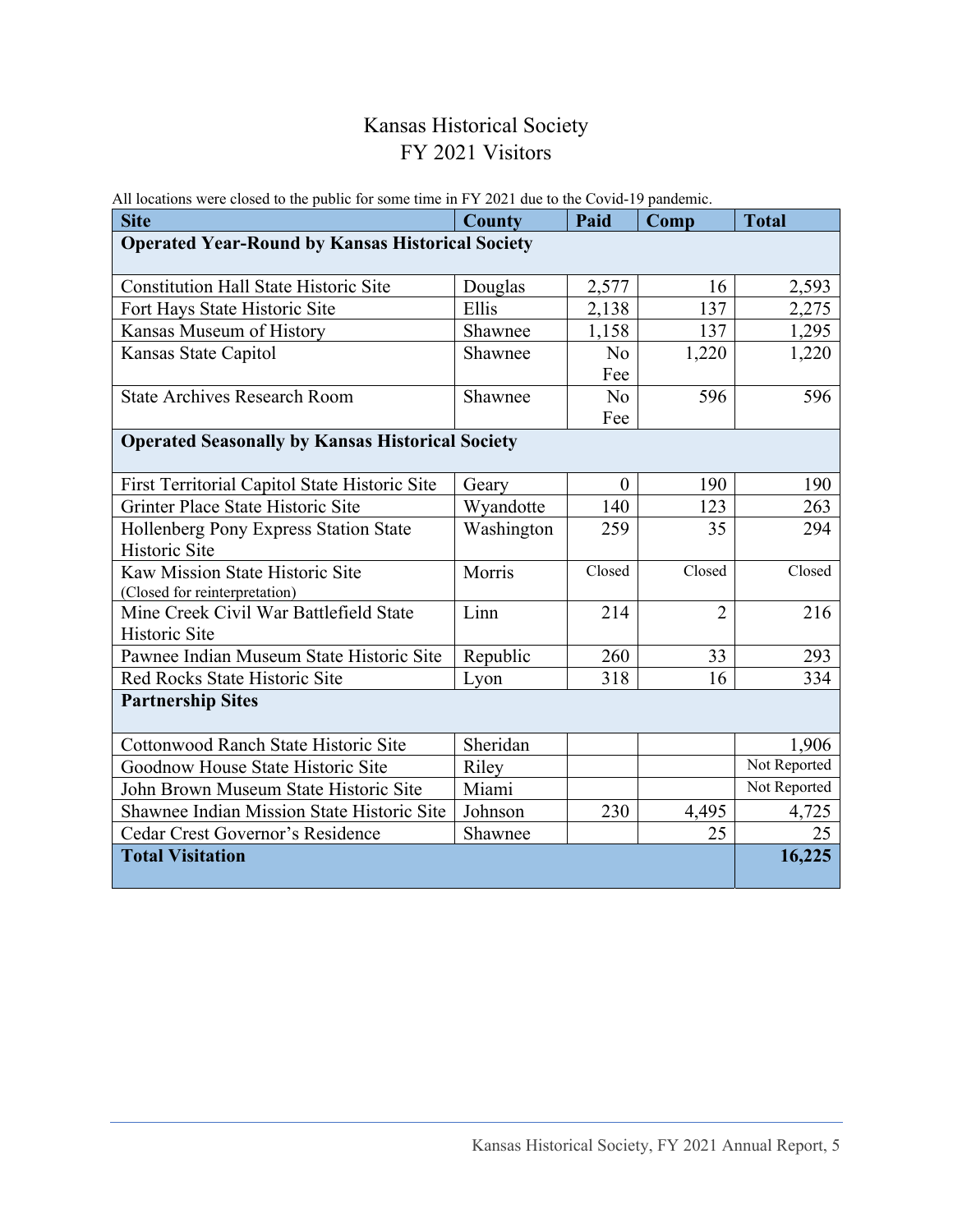#### Kansas Historical Society FY 2021 Adult and Family Programs

| <b>Site</b>                              | <b>County</b> | <b>Attendance</b> |
|------------------------------------------|---------------|-------------------|
| Fort Hays State Historic Site            | Ellis         | 150               |
| <b>Historic Preservation</b>             | Statewide     | 56                |
| Kansas Museum of History                 | Shawnee       | 421               |
| Kaw Mission State Historic Site          | Morris        | 109               |
| <b>Outreach Speaking Engagements</b>     | Statewide     | 244               |
| Pawnee Indian Museum State Historic Site | Republic      | 85                |
| Red Rocks State Historic Sites           | Lyon          | 2,755             |
| <b>State Archives</b>                    | Shawnee       | 118               |
| <b>Total Adult and Family Programs</b>   | 3,938         |                   |

Most in-person programs were canceled due to public health concerns.

#### Kansas Historical Society FY 2021 Children's Programs and School Curriculum

| Program                                               | <b>Focus</b>                                | Participation |
|-------------------------------------------------------|---------------------------------------------|---------------|
|                                                       |                                             |               |
| Kansas Day at the Capitol                             | Student photo contest entries               | 400           |
| Kansas Day in the Classroom                           | Virtual programs celebrating the Kansas     | 26,534        |
| The Kansas Journey                                    | Middle school textbook                      | 28,000        |
| Lessons - Virtual                                     | 9 topics with activities                    | 2,074         |
| Project Archaeology                                   | Curriculum materials                        | 43            |
| Read Kansas! lessons                                  | Kansas history readings for students        | 3,318         |
| <b>Virtual School Tours</b>                           | Thematic and self-guided virtual fieldtrips | 751           |
| Teacher Training - Virtual                            | Statewide                                   | 195           |
| <b>Traveling Resource Trunks</b>                      | Objects and images for the classroom        | 3,835         |
|                                                       | 65 loans to 30 counties                     |               |
| Teen Camp                                             | Partnership with Topeka Zoo                 | 40            |
| <b>Total Children's Programs and Curriculum Usage</b> |                                             | 65,190        |

Most in-person programs were canceled due to public health concerns.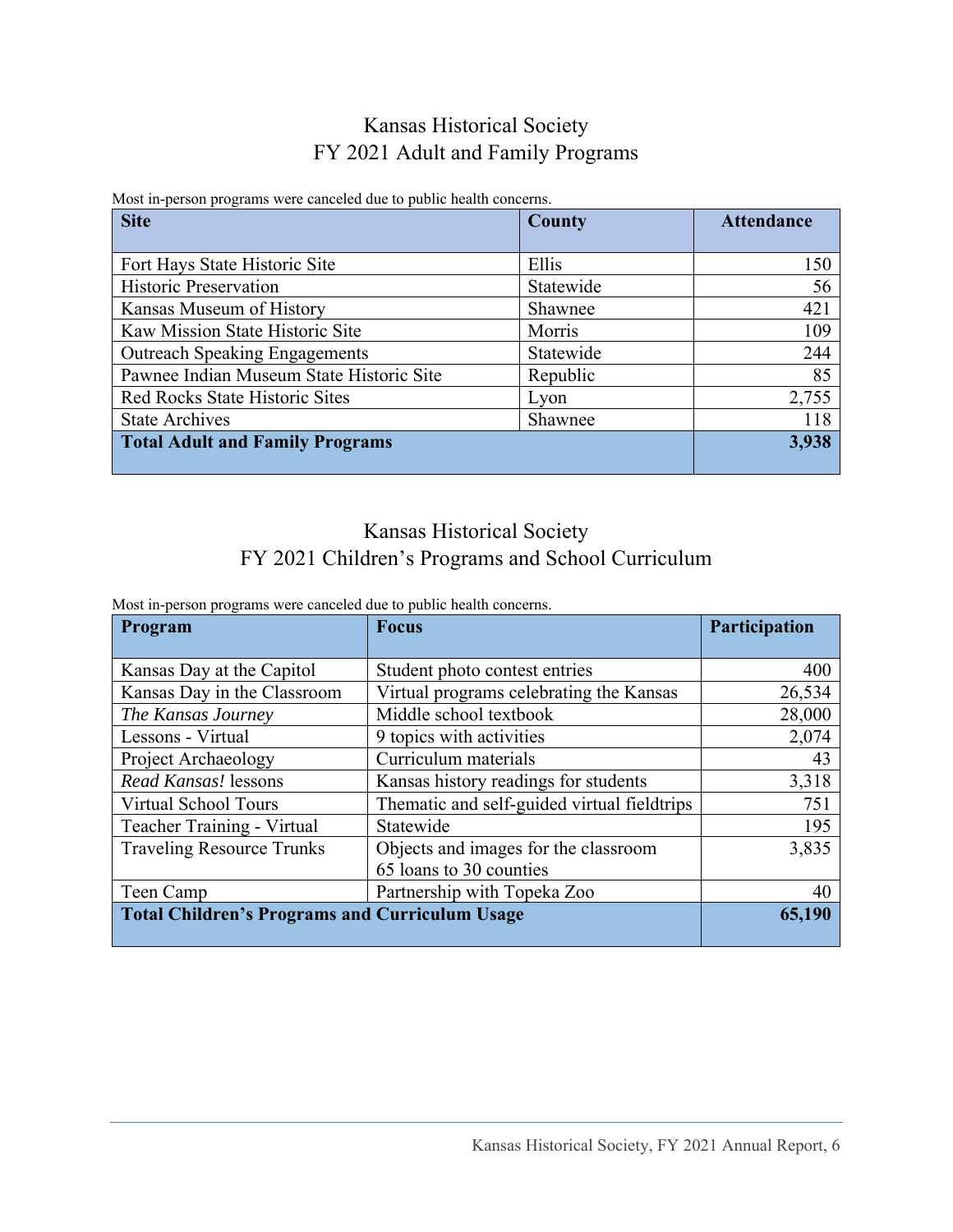#### Kansas Historical Society FY 2021 Digital Programs

| Program                            | <b>Focus</b>                             | <b>Audience</b> |
|------------------------------------|------------------------------------------|-----------------|
| KSNT on-air series                 | Nine television segments sharing agency  | 1,280,160       |
|                                    | collection items                         |                 |
| WIBW AM on-air series              | Four radio programs on agency            | 78,240          |
|                                    | collections                              |                 |
| Flickr                             | Sharing program images                   | 547,958         |
| YouTube views (4 channels)         | Video content from the Kansas Historical | 504,158         |
|                                    | Society                                  |                 |
| Museum After Hours                 | Virtual lectures                         | 2,872           |
| <b>Total Digital Program Usage</b> |                                          | 2,413,388       |
|                                    |                                          |                 |

#### Kansas Historical Society FY 2021 Digital Resources

| Format                                                  | <b>Total</b> |
|---------------------------------------------------------|--------------|
| Operated by the Kansas Historical Society               |              |
|                                                         |              |
| Kansas Historic Resources Inventory (KHRI) contributors | 46           |
| Kansas Historic Resources Inventory (KHRI) users        | 11,697       |
| Online Archeology Site Database contributors            | 136          |
| Online Archeology Site Database users                   | 495          |
| Kansas Memory page views during 220,974 sessions        | 2,018,642    |
| kshs.org page views during 1,727,163 sessions           | 3,762,955    |
| <b>Operated through Partnerships</b>                    |              |
|                                                         |              |
| Ancestry (KSHS content) page views                      | 6,449,087    |
| <i>Chronicling America</i> (KSHS content) page views    | 472,105      |
| Newspapers.com (KSHS content) page views                | 7,750,938    |
| <b>Territorial Kansas Online sessions</b>               | 78,503       |
| <b>Total Digital Resource Usage</b>                     | 20,544,604   |
|                                                         |              |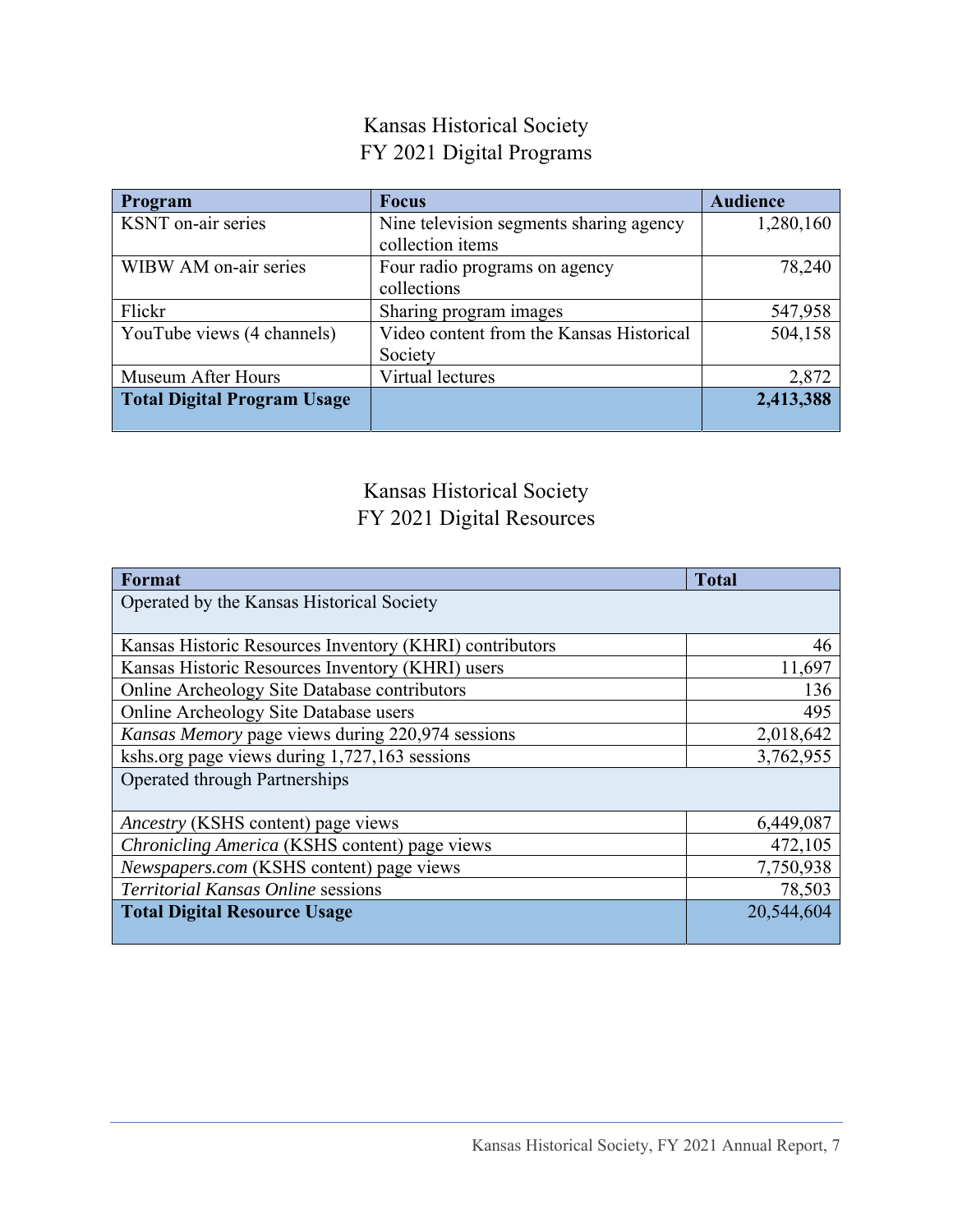#### Kansas Historical Society FY 2021 Social Media

| Format                              | <b>Followers</b> |
|-------------------------------------|------------------|
| Facebook (18 sites)                 | 53,867           |
| Instagram                           | 5,103            |
| LinkedIn                            | 769              |
| Pinterest                           | 3,150            |
| Twitter                             | 10,255           |
| <b>Total Social Media Followers</b> | 73,144           |

#### Kansas Historical Society FY 2021 Services

| <b>Service</b>                     | <b>Focus</b>                             | <b>Usage</b> |
|------------------------------------|------------------------------------------|--------------|
| Collection loans                   | Loan of collection items to other        | 86           |
|                                    | institutions                             |              |
| Contract Archeology projects       | Protection of cultural resources         | 240          |
| Interlibrary loan requests         | Microfilm to local libraries             | 35           |
| filled                             |                                          |              |
| Land Survey requests filled        | Requests by surveyors                    | 751          |
| Media contacts                     | Requests for information and             | 245          |
|                                    | assistance                               |              |
| Media mentions                     | Agency mentions                          | 252          |
| New national and state             | Additions to the national (33) and state | 37           |
| register listings                  | (4) registers                            |              |
| Photograph and collections         | Permission to use agency collections     | 204          |
| use permits granted                |                                          |              |
| Records schedules created or       | <b>Public Records</b>                    | 148          |
| revised                            |                                          |              |
| Research questions answered        | Requests to Archives (3,427) and         | 3,778        |
|                                    | Museum (351) for information             |              |
|                                    | assistance                               |              |
| State and federal law reviews      | Cultural resources protection for 3,741  | 5,634        |
| completed                          | projects                                 |              |
| <b>Unmarked Burial Sites cases</b> | Preservation Act                         | 9            |
| <b>Total Services Usage</b>        |                                          | 11,410       |
|                                    |                                          |              |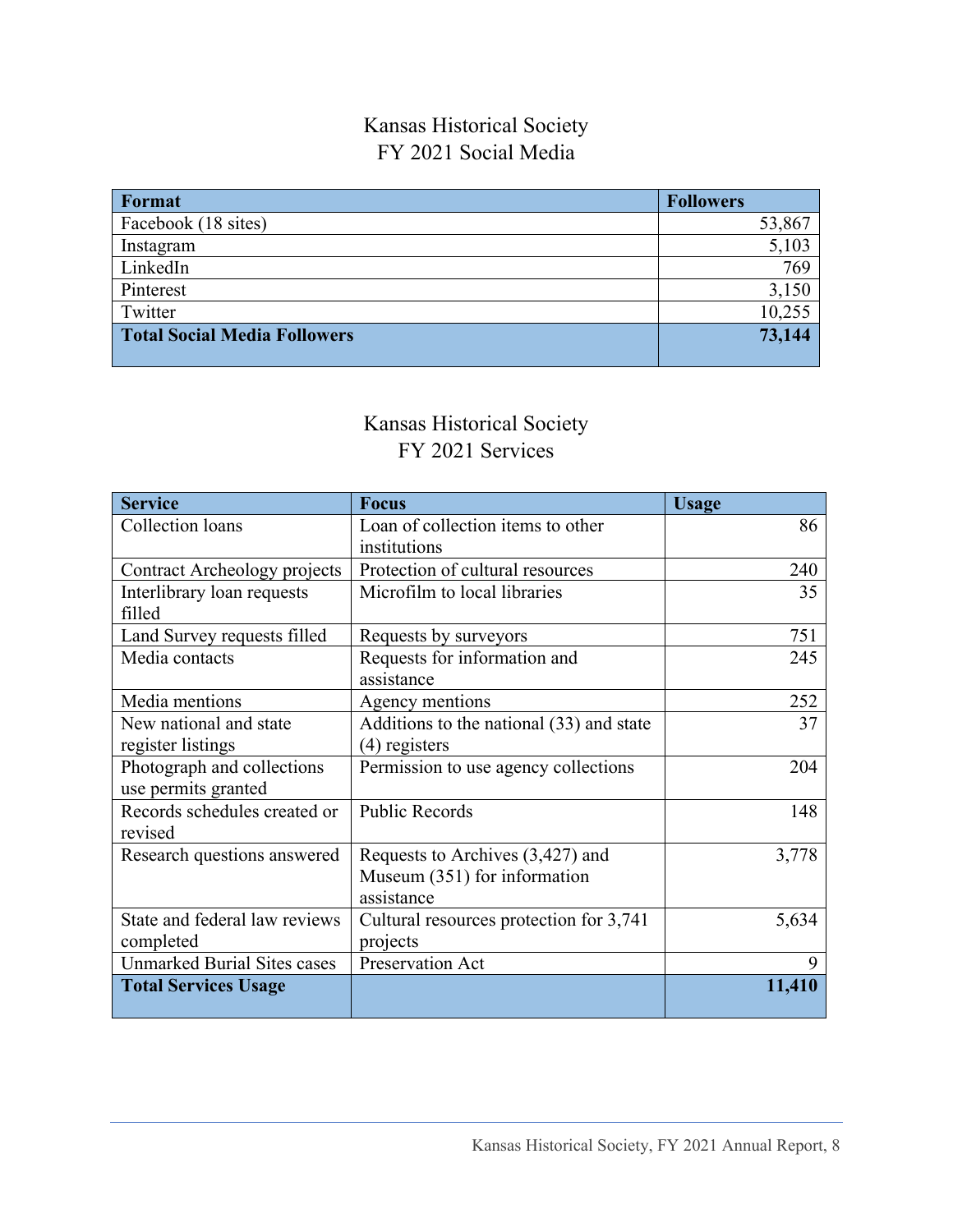#### Kansas Historical Society FY 2021 Publications Circulation

| <b>Title</b>                                                      | <b>Circulation</b> |
|-------------------------------------------------------------------|--------------------|
| <i>Kansas History</i> (published by Kansas Historical Foundation) | 2,000              |
|                                                                   |                    |
| <b>KSHS</b> eNews                                                 | 4,131              |
|                                                                   |                    |
| History Time: A Newsletter for Kansas Educators                   | 5,059              |
|                                                                   |                    |
| Upward to Equality: Kansas Women Fight to Vote (exhibit)          | 2,000              |
| catalog)                                                          |                    |
|                                                                   |                    |
| <b>Total Publications Circulation</b>                             | 13,190             |
|                                                                   |                    |

### Kansas Historical Society FY 2021 Grants and Financial Incentives

| Program                                            | <b>Incentive</b> | <b>Amount</b> | <b>Number</b>  | Jobs           | <b>Gross State</b> |
|----------------------------------------------------|------------------|---------------|----------------|----------------|--------------------|
|                                                    |                  |               | Awarded        | <b>Created</b> | <b>Product</b>     |
| <b>Federal Rehabilitation</b><br>Tax Credits       | Credits          | \$10,566,626  | 24             | 1,132          | \$46,963,400       |
| Heritage Trust Fund                                | Grant            | \$1,168.492   | 15             | 19             | \$791,300          |
| <b>Historic Preservation</b><br>Fund               | Grant            | \$185,572     | 10             | N/A            | N/A                |
| <b>Historical Records</b><br><b>Advisory Board</b> | Grant            | \$9,480       | 3              | N/A            | N/A                |
| Kansas Rural<br>Preservation                       | Grant            | \$499,645     | 15             | 8              | \$338,300          |
| <b>State Rehabilitation Tax</b><br>Credits         | Credits          | \$2,466,380   | $\overline{2}$ | 241            | \$9,870,300        |
| <b>Total</b>                                       |                  | \$16,509,542  | 129            | 1,400          | 57,963,300         |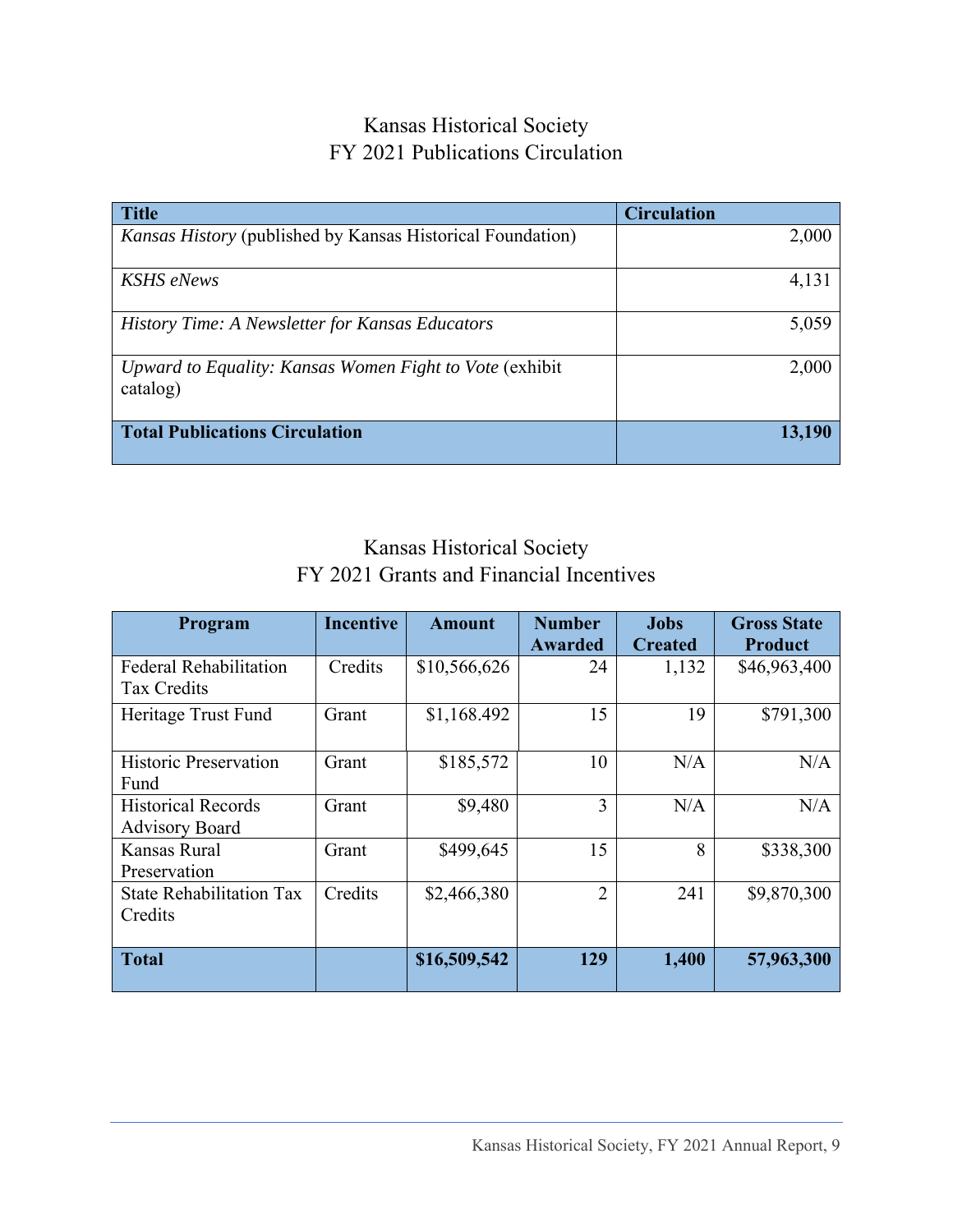#### Kansas Historical Society Volunteer Hours

| Location                                     | <b>Volunteers</b> | <b>Hours</b> | <b>Monetary</b><br>Equivalence |
|----------------------------------------------|-------------------|--------------|--------------------------------|
| Archeology                                   | 14                | 353          |                                |
| <b>Constitution Hall State Historic Site</b> | 22                | 125          |                                |
| Fort Hays State Historic Site                | 9                 | 269          |                                |
| Grinter Place State Historic Site            | 12                | 264          |                                |
| Hollenberg Pony Express State Historic Site  |                   | 72           |                                |
| Kaw Mission State Historic Site              | 11                | 286          |                                |
| Mine Creek State Historic Site               | 29                | 150          |                                |
| Pawnee Indian Museum State Historic Site     | h                 | 30           |                                |
| Red Rocks State Historic Site                | 43                | 155          |                                |
| Kansas State Capitol                         |                   | 4            |                                |
|                                              |                   | 1,708        | \$25,620                       |

Due to the pandemic most volunteers were unable to work with the agency.

#### Kansas Historical Society Collection Holdings

| <b>Collections</b>                       | <b>Unit of Measurement</b> | <b>Amount</b> |
|------------------------------------------|----------------------------|---------------|
| Archeological and ethnographic artifacts | Cubic feet                 | 4,238         |
| Newspapers, born digital (partnership    | <b>Titles</b>              | 207           |
| with Kansas Press Association)           |                            |               |
| Library books and pamphlets              | Items                      | 449,153       |
| Manuscript materials                     | Cubic feet                 | 12,538        |
| Maps and architectural drawings          | Items                      | 33,193        |
| Microfilm                                | Reels                      | 77,986        |
| Museum artifacts                         | Items                      | 121,378       |
| Photographs and audio-visual materials   | Items                      | 567,240       |
| <b>State Archives materials</b>          | Cubic feet                 | 45,454        |
| <b>Additional Inventory</b>              | <b>Type</b>                | <b>Amount</b> |
| Historical highway markers               | Items                      | 120           |
| Kansas Historic Resource Inventory       | New and revised entries    | 5,753         |
| Property                                 | <b>Structures</b>          | 58            |
|                                          | Acres                      | 713           |
| National Register of Historic Places     | Listings                   | 1,549         |
| Register of Historic Kansas Places       |                            | 192           |